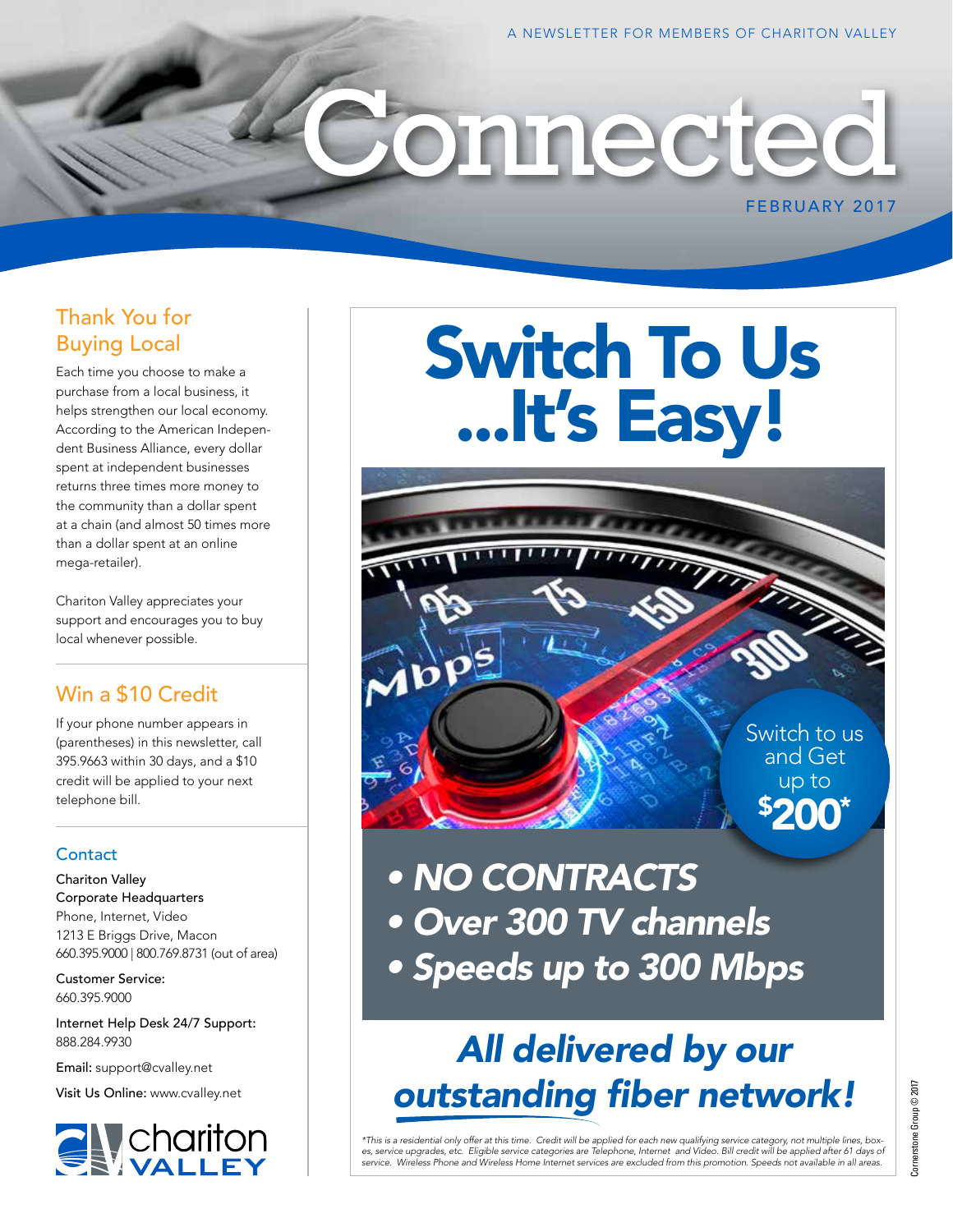#### 10 Reasons to Have a Landline Phone

The Federal Communications Commission has offered this advice when it comes to home phone service, "A balanced choice is often the best one—a combination of landline and wireless phones may be the right choice for you."

#### Here are great reasons to have a landline at your home:

- 1. When you call 911, your address automatically displays.
- 2. Gives you superior sound quality and clarity.
- 3. Works even during an electrical outage.
- 4. Eliminates the need to charge batteries.
- 5. Provides unlimited local calling.
- 6. Never drops your calls.
- 7. Can't be hacked.
- 8. Saves you money when you bundle services.
- 9. Provides you with a directory listing.
- 10. Keeps your communications dollars here to boost our local economy.

#### For complete details on Chariton Valley's landline service, call 660.395.9000.



## Now Available…RESTART TV!

Have you ever arrived home a little later than expected and missed the beginning of your favorite television program? No worries! Now, with Restart TV you can enjoy your program from the beginning.

Chariton Valley has added Restart TV to your Video service for FREE! You now can restart a currently airing program at the touch of a button! Here are some common questions and answers to help you understand more about Restart TV.

#### Q. What is Restart TV?

A. Restart TV allows you to start viewing from the beginning of a currently airing program on a restart enabled channel.

#### Q. How many channels are Restart TV enabled?

A. Nearly all Chariton Valley channels are Restart TV enabled, with the exceptions of the Tutorial Channel (ch 1), Music Channels (chs 301-350) and NFL Redzone (chs 83 & 483).

#### Q. Can I restart a program after it has ended?

A. No. Restart TV is only available on currently airing program.

#### Q. What happens at the end of the Restarted program?

A. The dedicated connection is over and you will be connected back to live TV.

#### Q. Can I use fast-forward, rewind and pause functions on a Restarted program?

A. Yes. These functions are available on a Restarted program.

#### Q. Can I record a Restarted program?

A. Yes. However, a DVR is required for this function.

#### Check out how easy it is to use Restart TV!

#### **Using the Programing Guide and Browser Bar:**

- Look for the green and white Restart icon next to the channel number
- Highlight the program you wish to watch
- Press the green button on your remote to restart your program from the beginning,

#### **Using the "What's Hot" App:**

- All Restart TV Programming in the What's Hot App is indicated by the green and white Restart TV icon next to the channel information below the program title
- Highlight a program and press the GREEN button to tune to the program and watch from the start

Don't miss a minute of your favorite program…RESTART IT!

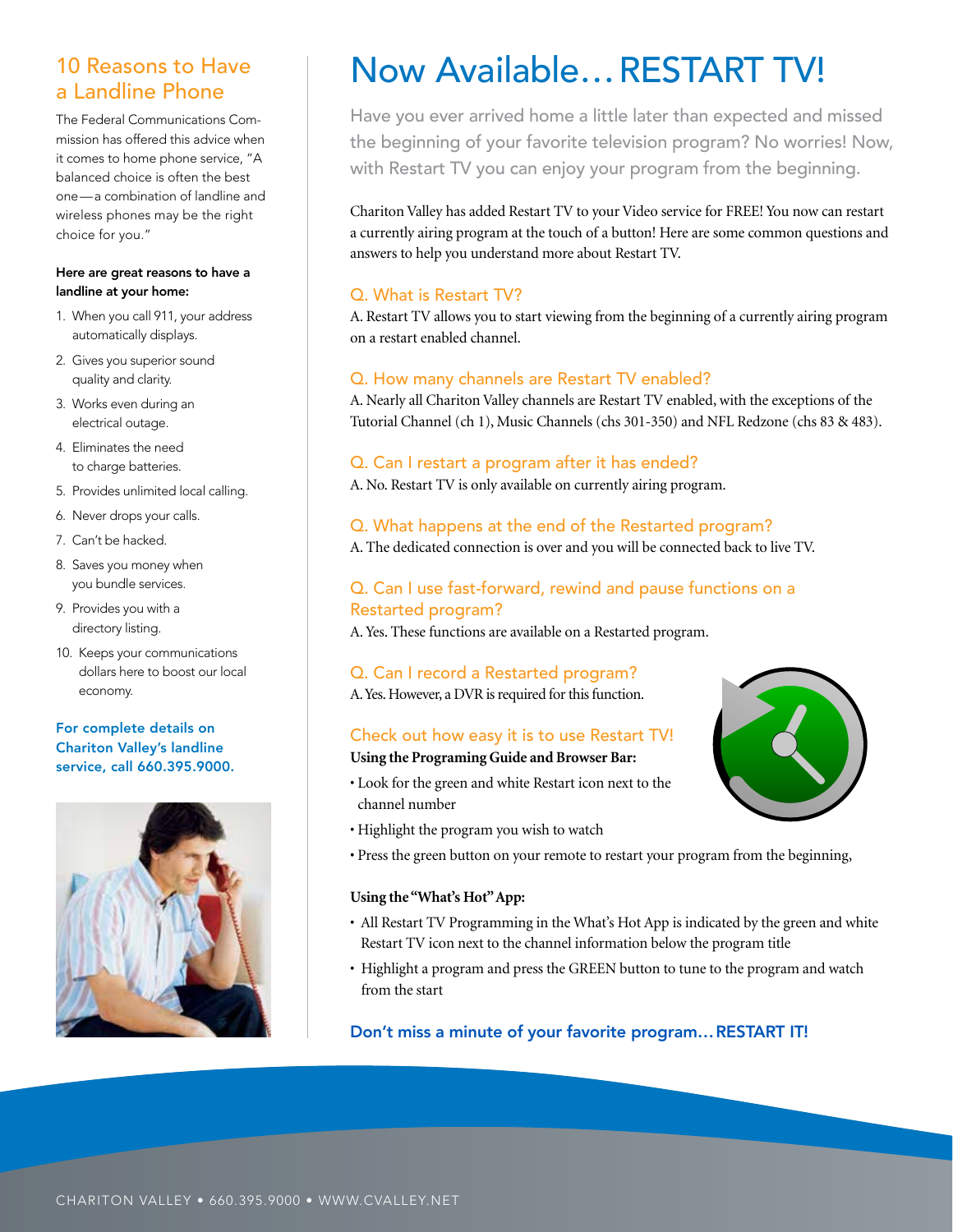### How to Spot Ransomware and Avoid This Common Threat

Ransomware is a type of malicious software (malware) that cyber criminals can install on your computer, enabling them to hold your files for ransom. They use a variety of means to do this, including email attachments, fake websites, and phony ads. They're counting on you opening their attachment, or clicking on links within their emails or on a website. (777.3648) But, no need to feel foolish if you've ever done this—the fakes can be very convincing.

#### **One of the latest ransomware scams is called Fantom, and it's particularly harmful. Here's why:**

- It poses as a Windows update that you need to install.
- It looks realistic, complete with the Microsoft copyright and "critical update" file name.
- It locks up all your files and prevents you from using your computer while it's "downloading."

Once it's installed, you'll receive a notice informing you that your files have been encrypted, and you need to pay a ransom before the criminals will unencrypt them. You can pay the ransom, and the bad guys *may* unencrypt your files. A better strategy is to ignore the request for a ransom and just restore your backed up files; this is one reason regular backups are so important.

#### **But the best strategy is to avoid ransomware in the first place. You can do this by installing a strong computer security system. In addition, follow all the standard online safety rules:**

- Don't open email attachments or click on links within emails from unfamiliar senders.
- Stick to well-known websites, and be thoughtful about where you click.
- Don't accept file transfers from unknown sources.
- Keep your applications up to date (with the real updates your system provides).
- Never give personal information, such as login data, to someone calling you from out of the blue. If it's a company you do business with, always call them back at a number you already know.

#### To learn about the computer security and backup services available from Chariton Valley, call 660.395.9000.



## *Save Time And Money...*



# Sign Up For Paperless

\$5 Credit\* And Get A

660.395.9000 www.cvalley.net chariton

One-time credit will be applied after 61st day of service. Must have a valid email address. Call for complete details.